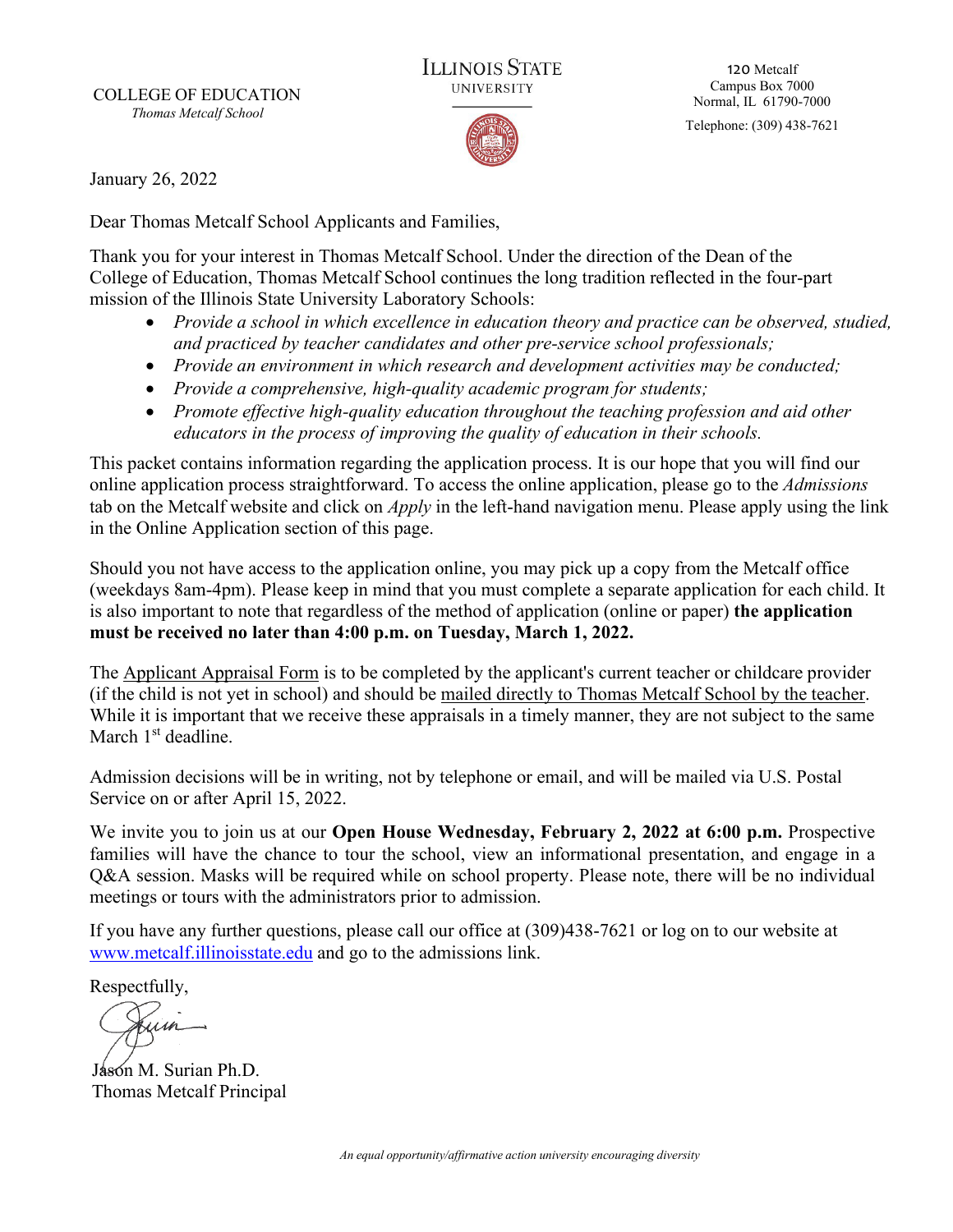# **ADMISSION PROCEDURES**

### **ADMISSION GUIDELINES**

Students will be admitted inaccordance with the following guidelines:

*1. Class Size:* In an effort to serve as an exemplary school, Thomas Metcalf School limits the number of children per teacher. Depending upon the composition of a given class, the following enrollment ranges will typically be observed:

| Preschool                               | 12-16 students per class |
|-----------------------------------------|--------------------------|
| Kindergarten                            | 16-20 students per class |
| Elementary $(1st-3rd \text{ grade})$    | 18-23 students per class |
| Intermediate $(4th-6th$ grade)          | 23-25 students per class |
| Middle School $(7th-8th \text{ grade})$ | 24-26 students per class |

- *2. Siblings and Children of Lab School Employees:* Every attempt will be made to consider families, but since the needs of every grade level vary, each application must be considered on its own merit.
- *3. Program Availability*: Enrollment at Metcalf may be dependent upon the availability of appropriate programming for a specific student.
- *4. District of Residence:* Students will be admitted from a variety of school districts in and out of McLean County.

### **STUDENT SELECTION PROCESS**

Applications are sorted by three different variables:

- 1) siblings already enrolled in the Laboratory Schools
- 2) children of Laboratory School employees
- 3) district of residence

The applications are then sorted by the grade levels being applied for. The number admitted at different grade levels will vary depending upon current enrollment needs.

The selection committee does not have access to student or parent names. The Superintendent of the Laboratory Schools reviews building decisions to ensure compliance with admission guidelines.

### **The timeline for the application process is:**

| Wednesday, Jan 26 <sup>th</sup> | Applications become available at 8:00 a.m.             |
|---------------------------------|--------------------------------------------------------|
| Wednesday, Feb 2nd              | Informational Open House at 6:00 p.m.                  |
| Tuesday, March 1st              | Application Deadline, must be submitted by 4:00 p.m.   |
| Friday, April 15 <sup>th</sup>  | Decision letters will be mailed on or after this date. |

If your child is accepted, you will receive an acceptance packet that must be returned. With that packet, you must provide the **official certified birth certificate** from the county to save your spot. The Metcalf Main Office will make a photocopy and give you the original back.

Before *final* acceptance is issued, students applying for preschool and kindergarten will be asked to participate in an assessment process and those applying for grades 1-8 may be required to interview with a member of the administrative team.

The school reserves the right to ask students to withdraw from Metcalf for non- cooperation, persistent anti-social behavior pattern, any educational needs that a student has developed which cannot be met, or for other reasons as determined by Metcalf staff and administration.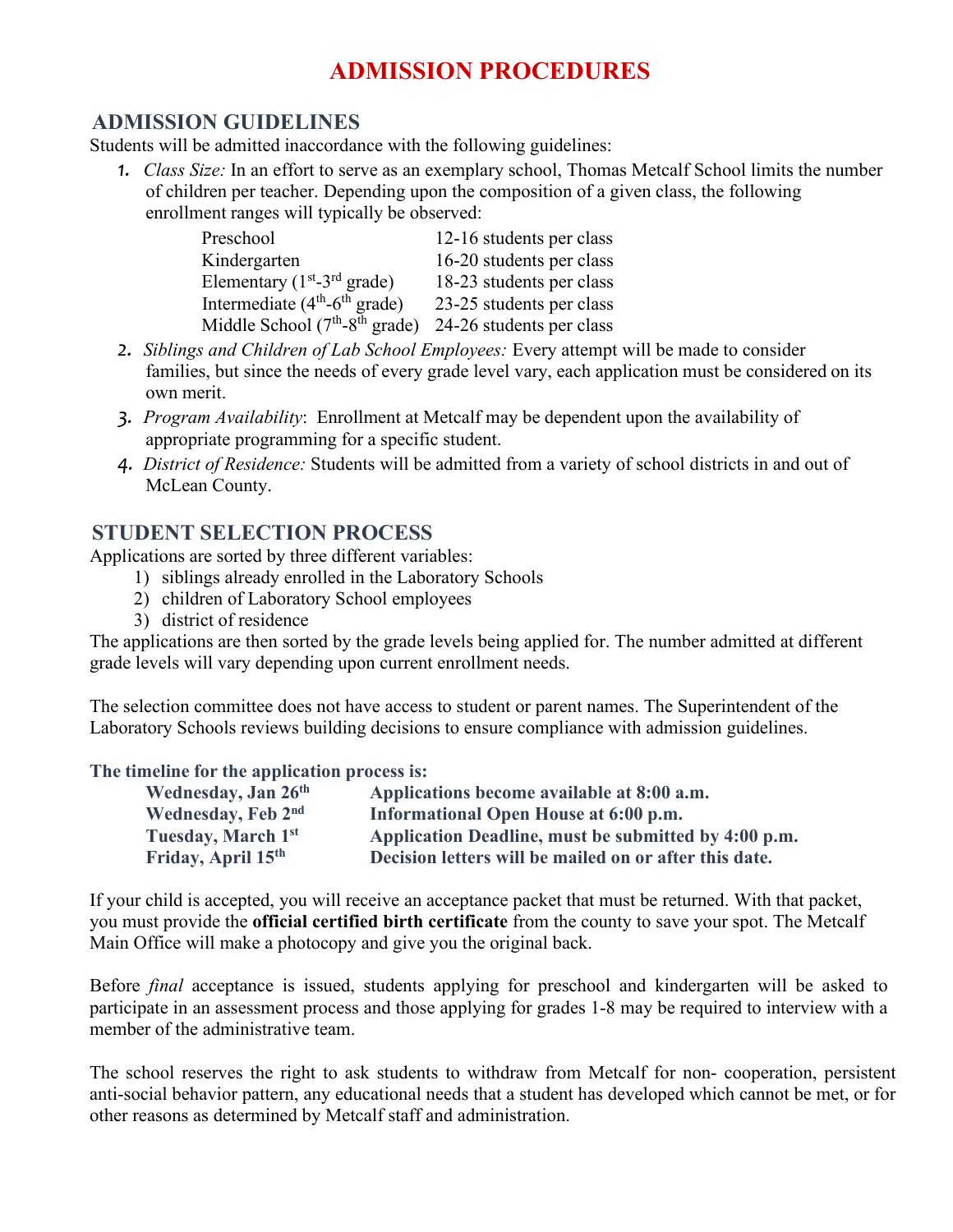## **CHECKLIST TO ENSURE A COMPLETE APPLICATION (Do not submit this form—use this as a resource)**

### **Be sure to submit the following:**

**Application** (either the online or paper form)

**Applicant Appraisal Form** submitted to the teacher/childcare provider—Page 1 is to be completed by the parent/guardian as well as the top portion of page 3. The remainder of page 3 is to be completed by the applicant's current teacher or childcare provider (if child is not yet in school) and **mailed directly to Thomas Metcalf School by the teacher**. \*\*Please note that the Appraisal Form is intended to be confidential and should not be dropped off or mailed by the parent/guardian. **Before giving the form to the teacher, please:**

- **P** print your child's name and current grade on the first page
- sign the form
- **Demander Student ID, District of Residence, and Grade Applying For on pages 1 and 3.**

## **TUITION/FEE INFORMATION**

**Students will not be kept from participating in activities because of financial need**. For all students in preschool through  $8<sup>th</sup>$  grade, we will use the federal guidelines for determining free and reduced lunches as the criteria for waiving or reducing fees. A semester or monthly payment plan will also be available to parents to spread out the impact of the fees.

*Preschool Tuition for 2022-2023 school year (preschool fees may be paid in full, by the* semester, or monthly with first payment due during registration in August)

As you may be aware, we charge tuition for children enrolled in the preschool program. Children enrolled in this program do not generate state reimbursement funds and, as a result, the cost of the program must be borne entirely by our operating budget.

Preschool students attend 5 days per week, 3 hours per day: \$3,500 per school year

*Registration Fees* **for the 2022-2023 school year**

| $K-2^{nd}$          | $$230 + $50$ Technology Fee |
|---------------------|-----------------------------|
| $3-4$ <sup>th</sup> | $$275 + $75$ Technology Fee |
| $5-8$ <sup>th</sup> | $$350 + $75$ Technology Fee |

#### **Padlocks**

Padlocks **must be purchased from the school** and will be sold at registration for \$8 each. You do not need to purchase a padlock each year; the padlock can be reused each school year.

- Each child in grades 3-8 will need to purchase a padlock for their hall locker.
- Each child in grades 5-8 will need to purchase an additional padlock for their PE locker.

### **Additional Fees Assessed Throughout the School Year:**

Additional fees may be assessed for field trips, outdoor education, and other curricular programs.